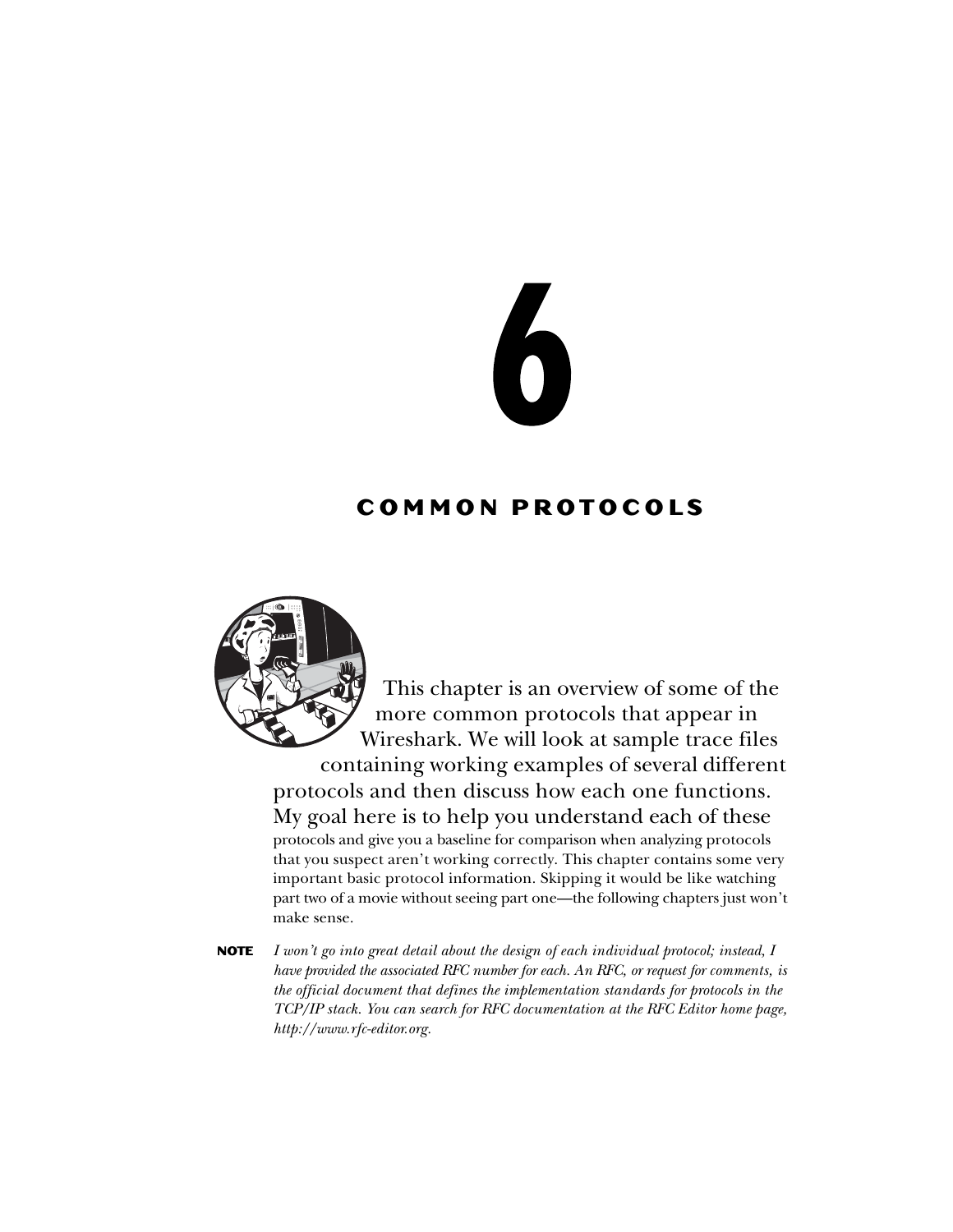# **Address Resolution Protocol**



We'll start with Address Resolution Protocol (ARP) because it is one of the simpler protocols, requiring only a few packets to complete its entire operation. *ARP (RFC 826)* is used to translate Layer 3 (IP) addresses into Layer 2 (MAC) addresses, thus allowing devices (such as switches and routers) to determine where other devices are located on each port.

The funny thing about ARP is that it actually provides service to two different layers of the OSI model: the network layer and the data link layer.

When a computer wants to transmit data to another computer, it must first know where that computer is. This is done with the aid of the switch or router connecting the two computers and the ARP protocol.

Now take a look at our capture file, as shown in Figure 6-1. Note that in the first packet, our source computer (01:16:ce:6e:8b:24) is sending a packet to ff:ff:ff:ff:ff:ff asking, *Who has 192.168.0.1?*.

| No.        | Time         | Source                                  | Destination | Protocol Info |                                         |
|------------|--------------|-----------------------------------------|-------------|---------------|-----------------------------------------|
| $713*RFF*$ |              | $00:16:ce:6e:8b:24$ $ff:ff:ff:ff:ff:ff$ |             | ARP           | who has 192.168.0.1? Tell 192.168.0.114 |
|            | 214 0.004081 | $00:13:46:0b:22:ba$ $00:16:ce:6e:8b:24$ |             | ARP           | 192.168.0.1 is at 00:13:46:0b:22:ba     |



As you learned earlier, a switch only operates on Layer 2; it has no knowledge of a computer's Layer 3 address. What does the computer do, then? Well, what do you do when you don't know the first name of the Smith you want to call? You call every Smith in the phone book until you reach the right one!

ARP provides the functionality to find the client's Layer 3 address by allowing the transmitting computer to send an *ARP broadcast*. This broadcast is a packet sent to the Layer 2 address ff:ff:ff:ff:ff:ff, the standard broadcast address; the packet is then forwarded to every computer in that switch's broadcast domain.

This packet's only function is to ask every computer it contacts whether or not it has an IP address of 192.168.0.1. Computers with a different IP address will simply drop the packet, while the one that has it will identify itself by sending a response containing its Layer 2 address back to the transmitting computer.

The second packet (also shown in Figure 6-1) shows the destination computer's ARP response to the first packet. The response is a very straightforward one: *192.168.0.1 is at 00:13:46:0b:22:ba*. From this point forward, the transmitting computer will know the Layer 2 address of the destination computer and will be able to send data directly to it.

# **Dynamic Host Configuration Protocol**



Dynamic Host Configuration Protocol (DHCP) is another fairly simple protocol. *DHCP* (RFC 2131) automatically provides clients with networkrelated configuration information, such as a domain name, NTP server address, or a unique Layer 3 (IP) address. The DHCP communication

**62** Chapter 6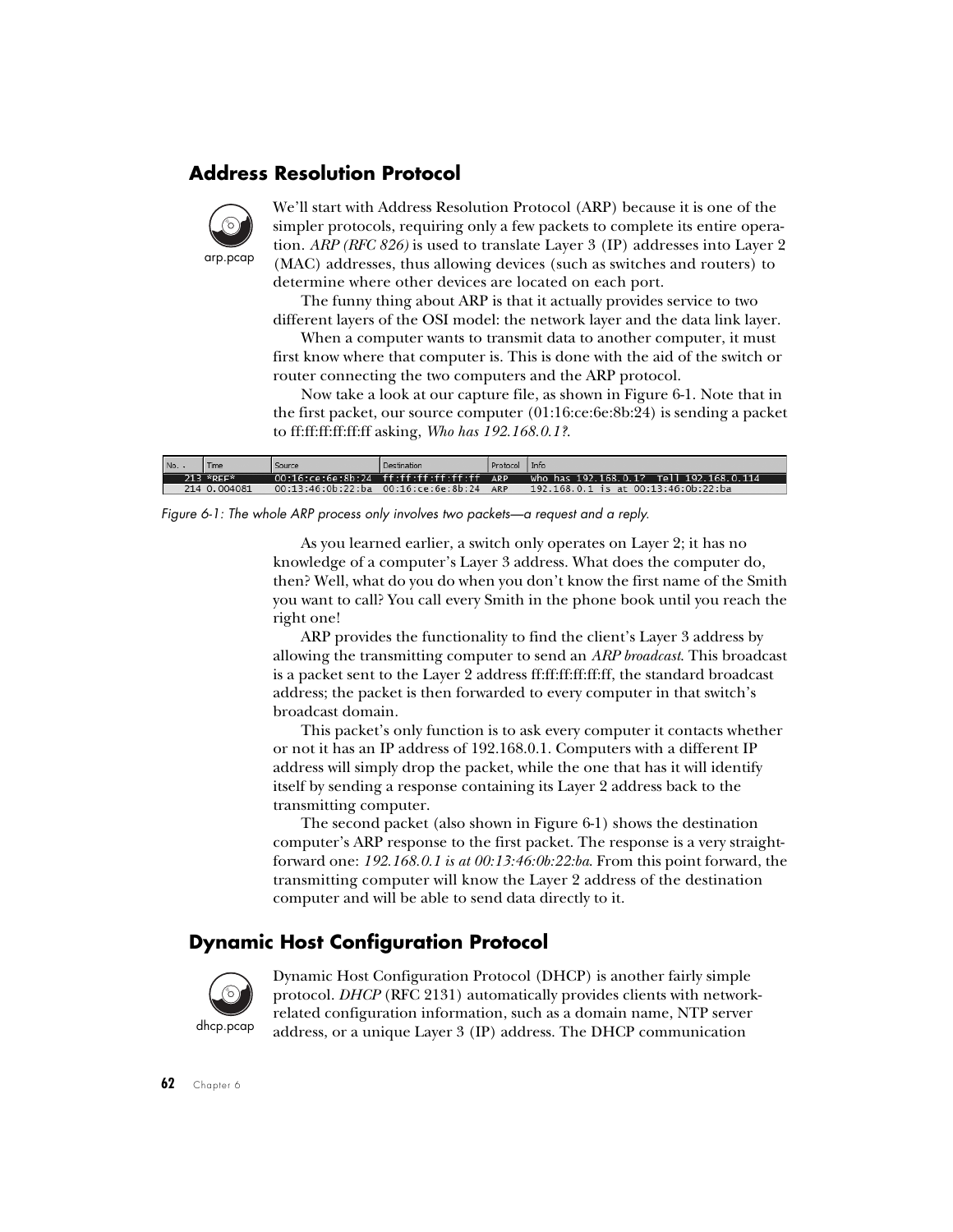process is a client/server communication type in which the client computer requests an IP address from a DHCP server and the server acknowledges it by giving it one.

The basic functionality of DHCP is a simple four-step process. The process begins with packet 1 when the client computer sends a DHCP Discover packet to the broadcast IP address 255.255.255.255 (as shown in Figure 6-2).

| No. | Time     | Source  | <b>Destination</b> | Protocol    | l Info                                |
|-----|----------|---------|--------------------|-------------|---------------------------------------|
|     | 0.000000 | 0.0.0.0 | )55 255 255 255    | <b>DHCP</b> | DHCP Discover - Transaction ID 0x3d1d |

*Figure 6-2: DHCP begins with a DHCP Discover packet, as shown here.*

When a client wants to obtain an IP address on a network, it must first locate a valid DHCP server on that network. It does so by sending a broadcast packet designed to locate any valid DHCP servers on the network. When a valid DHCP server receives one of these packets, it sends a response to the client in a DHCP Offer packet, as seen in packet 2 (Figure 6-3). This packet contains the IP address that the DHCP server wants to assign to the client and any other information the server is configured to supply.

| No. | ime        | Source           | Destination  | Protocol    | l Info     |                       |
|-----|------------|------------------|--------------|-------------|------------|-----------------------|
|     | 2 0.000295 | 1.168.0.1<br>192 | 192.168.0.10 | <b>DHCP</b> | DHCP OTTer | Transaction ID 0x3d1d |

*Figure 6-3: The DHCP Offer packet is the server's response to the client.*

Once the client receives this packet, it requests the addressing information from the server by sending a DHCP Request packet, which is packet 3 in our sample file. Since the client has not yet configured itself with the given IP address, this packet is once again sent as a broadcast; this tells the server that the client has accepted its offer and notifies all other DHCP servers on the network that the client is no longer accepting other offers. Once the server receives this packet, it assigns this IP address to the client and sends a DHCP ACK packet back to the client, as seen in packet 4 (Figure 6-4), signifying the end of the DHCP transaction.

| No. | Time       | Source      | Jestinatior  | Protocol    | I Info   |                         |
|-----|------------|-------------|--------------|-------------|----------|-------------------------|
|     | 1 0.000000 | 192.168.0.1 | 192.168.0.10 | <b>DHCP</b> | DHCP ACK | - Transaction ID 0x3dle |

*Figure 6-4: The Packet Details pane shows all of the details for this DHCP ACK packet.*

Notice that each DHCP transaction has a specific Transaction ID that can be seen under the Info heading in the Packet List pane. These *Transaction IDs* allow the DHCP server to identify and separate each client transaction. This is important because it allows you to keep each transaction separate in the analysis process.

Though we've covered only four, you may find up to eight different types of DHCP packets in a capture file. (For more on these and other DHCP functions, read the DHCP RFC.)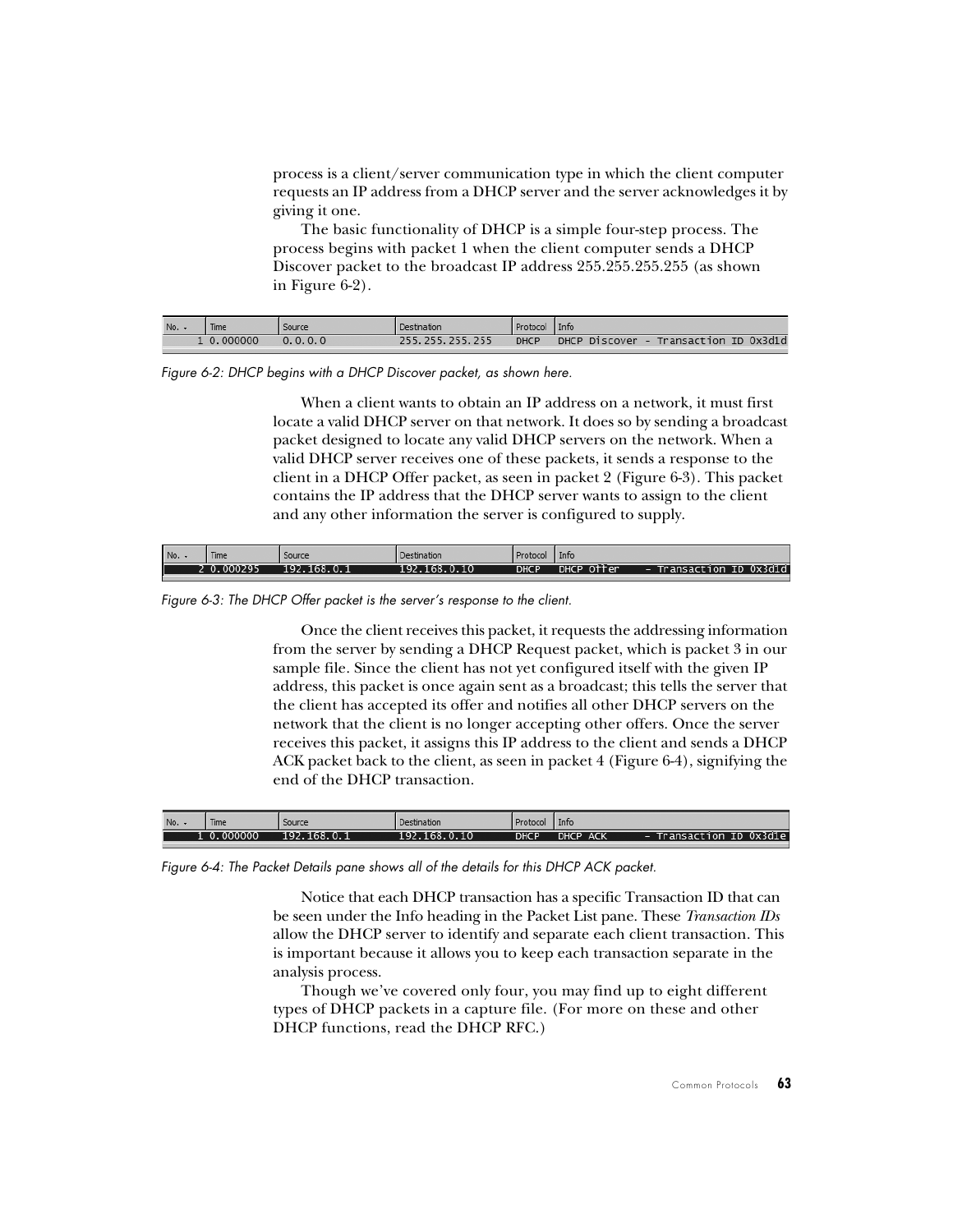# **TCP/IP and HTTP**



TCP/IP is the basis for almost all of the communication we will discuss in this book. Because it is the most widely used network protocol, we will focus on it.

*Hypertext Transfer Protocol (HTTP, RFC 2616)* is the server/client–based protocol used to transfer web pages across a network. A simple HTTP transaction is a good example of TCP/IP communication. Every time you search the Internet with Google, check the weather, or even check your fantasy sports teams, you are transferring data via TCP/IP using HTTP.

### *TCP/IP*

The TCP/IP protocol is really a stack of protocols, consisting of several different protocols on both Layers 3 and 4 of the OSI model. These protocols include TCP, IP, ARP, DHCP, ICMP, and many others.

*Transmission Control Protocol (TCP, RFC 793)* is a Layer 4 protocol that is commonly used because it provides an efficient method of transparent, reliable, and bi-directional communication between devices. *Bi-directional* communication means that data can be transmitted and received simultaneously from a single host.

All of the various benefits and features of TCP are made possible through different types of TCP packets and flags. In the next several paragraphs we will look at these different types of packets and what they do.

*Internet Protocol (IP, RFC 791)* is the Layer 3 protocol that provides the addressing system that allows communication on a network. IP is a *connectionless* protocol, which means that it requires the functionality of TCP bundled with it to ensure the reliability of transmitted data.

The traffic in the capture file begins with the establishment of a TCP/IP session, followed by the request and transmission of HTTP data and the termination of the session. Stepping through this simple communication between client and server is going to help us in understanding how TCP and IP work.

#### *Establishing the Session*

Before you can transfer data to or from another computer, the sender and receiver need to complete a TCP handshake. A *TCP handshake* is a three-step process whereby the transmitting computer (the client, in this example) establishes a connection with the destination computer (the server). You can see the handshake in the first three packets of our capture file, and it is detailed visually in Figure 6-5.

Now is a very good time to go ahead and establish our client and server computers. The client computer is shown in the first packet with IP address 145.254.160.237. The server computer is shown in the first packet with IP address 65.208.228.223.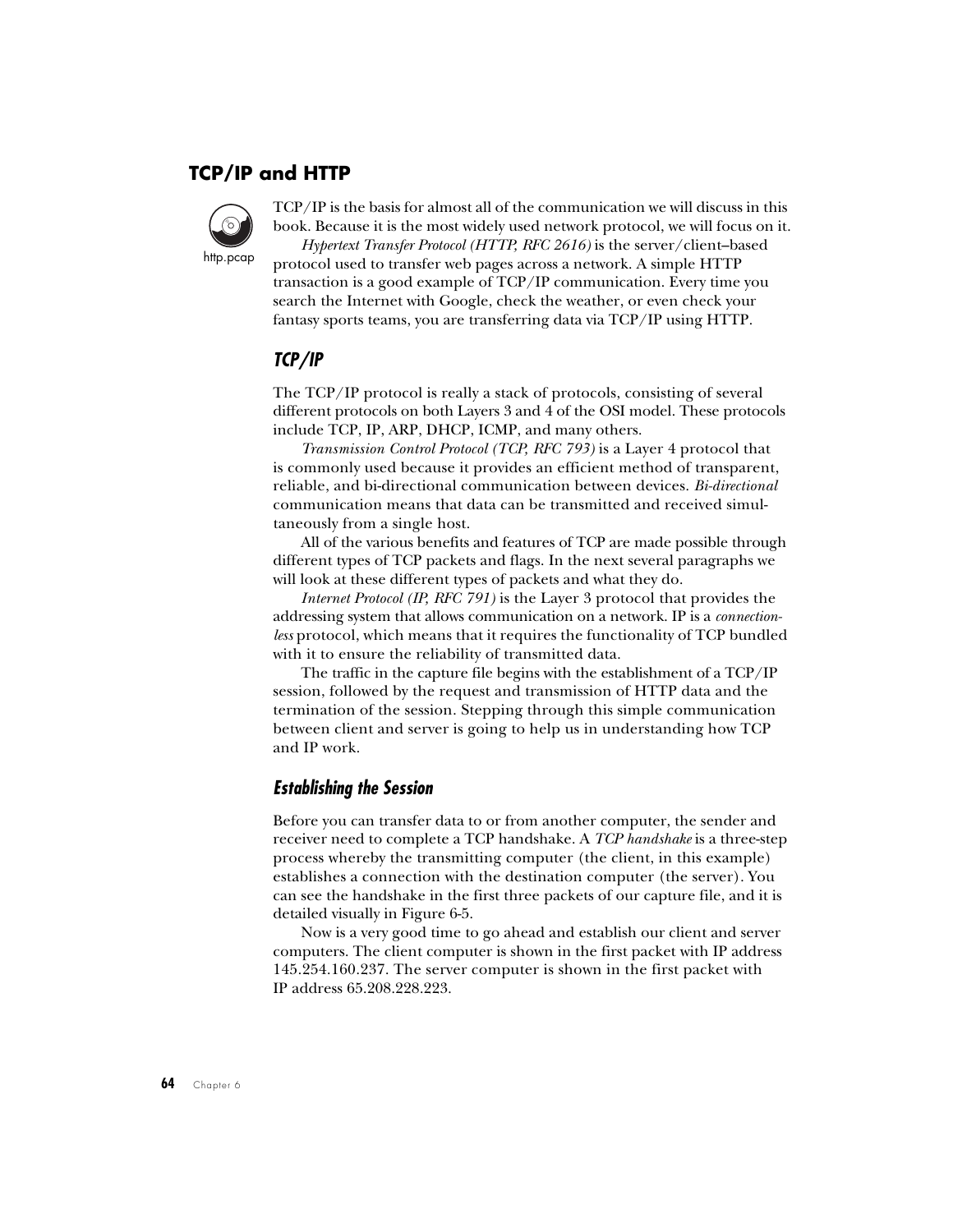

*Figure 6-5: The three-step TCP handshake process*

#### **The SYN Packet**

To begin the handshake process, the client sends a SYN packet to the server; this packet is designed to establish synchronization with the server, which ensures that the client and server keep their communications in the proper order. The SYN packet carries with it a 32-bit sequence number, located in the header of a TCP packet.

To view a packet's TCP information, including its sequence number, expand the TCP section under Wireshark's Packet Details pane. (You will refer to this section often because it contains a variety of useful information, including the source and destination ports used, the sequence number, the type of TCP packet, and other TCP-specific options.) Notice in the capture file that the first SYN packet's sequence number is 0, as shown in Figure 6-6.

| $\boxplus$ Frame 1 (62 bytes on wire, 62 bytes captured)                                           |
|----------------------------------------------------------------------------------------------------|
| ⊞ Ethernet II, Src: Xerox_00:00:00 (00:00:01:00:00:00), Dst: fe:ff:20:00:01:00 (fe:ff:20:00:01:00) |
| ⊞ Internet Protocol, Src: 145.254.160.237 (145.254.160.237), Dst: 65.208.228.223 (65.208.228.223)  |
| $\Box$ Transmission Control Protocol, Src Port: 3372 (3372), Dst Port: http (80), Seq: 0, Len: 0   |
| Source port: 3372 (3372)                                                                           |
| Destination port: http (80)                                                                        |
| Sequence number: 0 (relative sequence number)                                                      |
| Header length: 28 bytes                                                                            |
| $\overline{H}$ Flags: 0x02 (SYN)                                                                   |
| Window size: 8760                                                                                  |
| Checksum: 0xc30c [correct]                                                                         |
| $\Box$ Options: (8 bytes)                                                                          |
| Maximum segment size: 1460 bytes                                                                   |
| <b>NOP</b>                                                                                         |
| <b>NOP</b>                                                                                         |
| SACK permitted                                                                                     |
|                                                                                                    |

*Figure 6-6: The Packet Details pane gives you all the information you need about this packet.*

**NOTE** *In Wireshark, TCP sequence numbers are treated as "relative" by default. Wireshark adjusts the first sequence number in a communication stream so that it is 0 rather than its true value. This is done so that the sequence numbers are easier to follow.*

#### **SYN/ACK, the Server Response**

The next step in the handshake process is the response from the server. Once the server receives the initial SYN packet from the client, it reads the packet's sequence number and uses that number in the packet it returns. The response packet is called a *SYN/ACK packet*, and it is seen in packet 2 of the example file.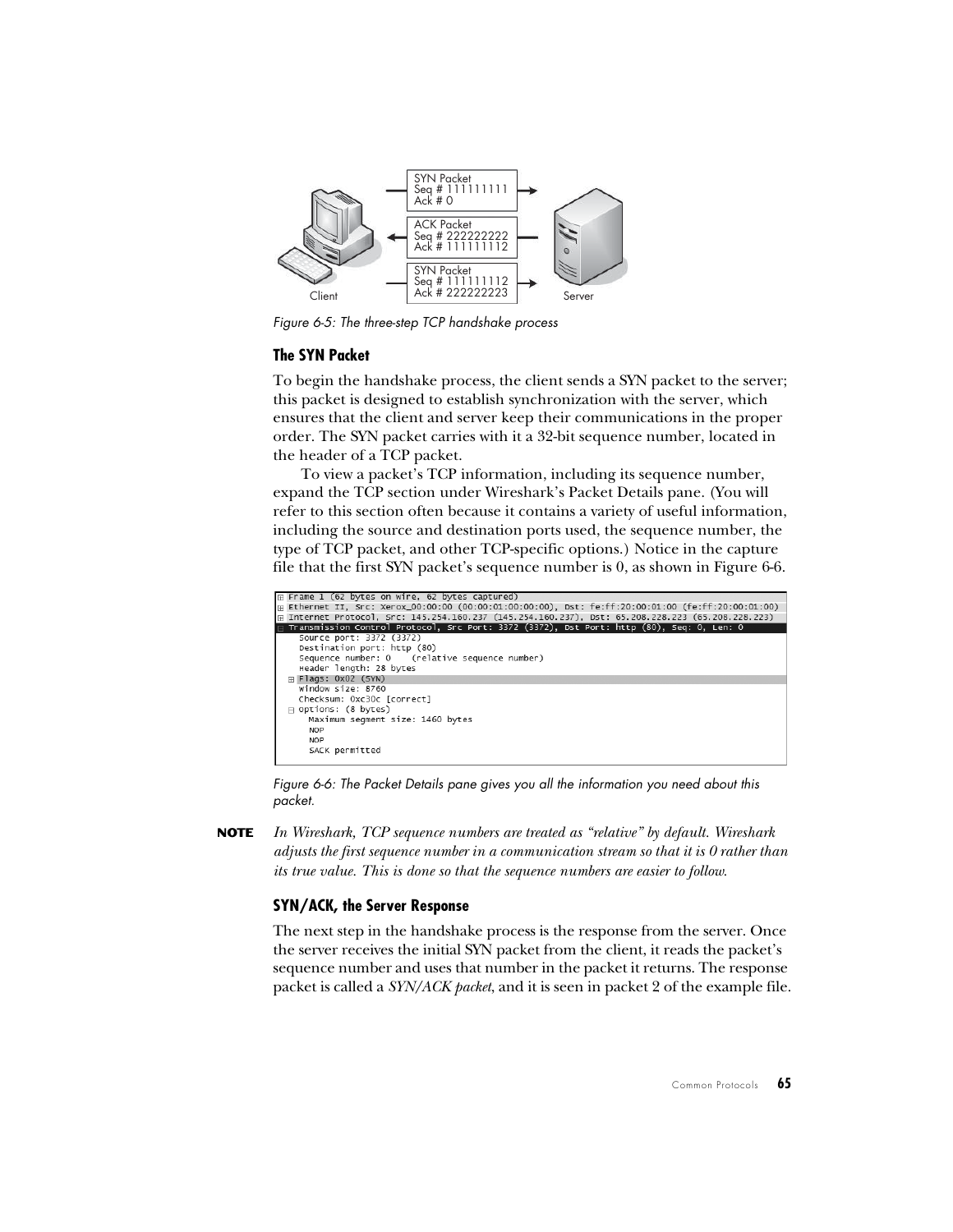The ACK portion of the packet acknowledges the SYN packet—in other words, it tells the client computer that the server received the SYN packet. It does this by incrementing the sequence number sent in the original SYN packet by one and using it as the acknowledgment number in the ACK packet. When the client receives this acknowledgment number containing the original SYN sequence number, it knows that the server can receive its communication, and vice versa. The purpose of SYN portion of the SYN/ACK is the same as in the original SYN packet: It is used to transmit a sequence number that the client system can use to acknowledge receipt.

#### **The Final ACK Packet**

Finally, the client sends an ACK packet to the server. This packet tells the server that the client received its SYN/ACK packet. As with step two of the process, the sequence number is incremented by one and sent as an acknowledgment number to the server. Once this last ACK packet is received, communication can begin.

#### *Beginning the Flow of Data*

Once the handshake has been established, all packets sent in this particular session between client and server will use sequence numbers to make sure they stay in order. However, from now on, these packets will be incremented by the size of the data frame being transmitted, rather than by one. (To learn more about how TCP packets stay organized, have a look at RFC 793.)

#### *HTTP Request and Transmission*

Once the communication session has been established, it's time for the actual request and transmission of the web page you are trying to view. This involves both HTTP and TCP.

The process begins in packet 4, our first HTTP packet, which asks the server to transmit the web page to the client. Go ahead and expand the HTTP section of this packet in the Packet Details pane to view the protocol-specific information related to this request (as shown in Figure 6-7).

| Hypertext Transfer Protocol                                                                                               |
|---------------------------------------------------------------------------------------------------------------------------|
| $\exists$ GET /download.html HTTP/1.1\r\n                                                                                 |
| Request Method: GET                                                                                                       |
| Request URI: /download.html                                                                                               |
| Request Version: HTTP/1.1                                                                                                 |
| Host: www.ethereal.com\r\n                                                                                                |
| User-Agent: Mozilla/5.0 (Windows; U; Windows NT 5.1; en-US; rv:1.6) Gecko/20040113\r\n                                    |
| $Accept: text /xm1, application /xm1, application /xmin1, \\x$ + $m1, text /html; q=0.9, text /plain; q=0.8, image /pnq,$ |
| Accept-Language: en-us, en; q=0.5\r\n                                                                                     |
| Accept-Encoding: gzip, deflate\r\n                                                                                        |
| Accept-Charset: ISO-8859-1, utf-8; q=0.7, *; q=0.7\r\n                                                                    |
| Keep-Alive: 300\r\n                                                                                                       |
| Connection: keep-alive\r\n                                                                                                |
| Referer: http://www.ethereal.com/development.html\r\n                                                                     |
| \r\n                                                                                                                      |
|                                                                                                                           |

*Figure 6-7: The Packet Details pane shows all you would ever want to know about the request.*

As you can see, this packet invokes a GET command (Request Method: GET) for the web page /download.html on the domain www.ethereal.com (Request URI: /download.html and Host: www.ethereal.com). You will also notice other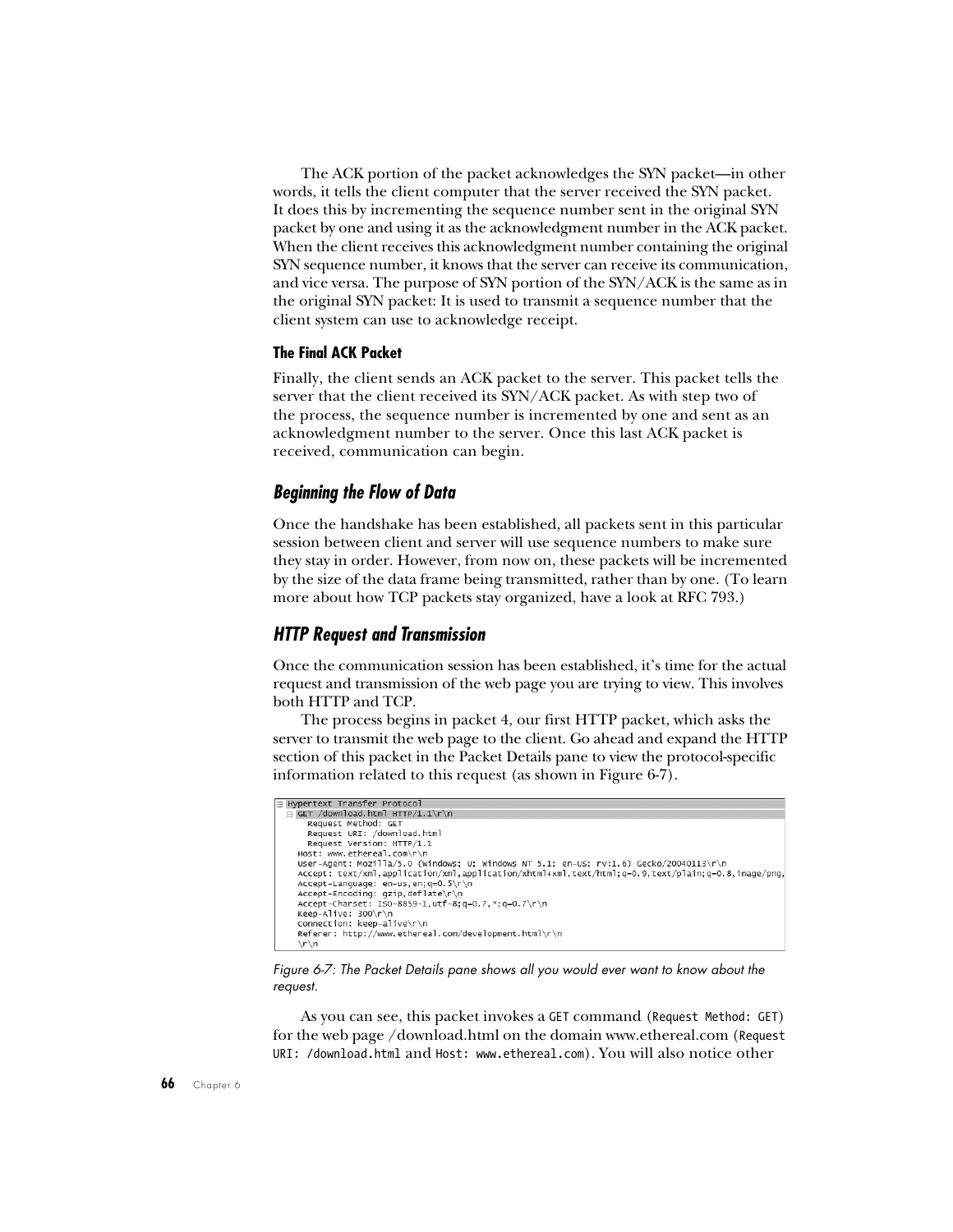information that may be useful, such as character encoding (Accept-Charset: ISO-8859-1), and the referrer location (Referrer: http://www.ethereal.com/ development.html \r \n).

Once HTTP has made this initial GET request, TCP takes over the data transfer process. Throughout the rest of the capture file you will see this process repeated: HTTP will request data from the server, and the server will then use TCP to transport this data back to the client. The server lets the client know the request was valid by sending an HTTP OK message before transmitting the data. (You can see the corresponding GET and OK packets in the example file at packets 4 and 38, shown in Figure 6-8.)



*Figure 6-8: Packets 4 and 38 show a corresponding GET and OK.*

#### *Terminating the Session*

When there is no more data to be sent over an established connection, the connection can be terminated in a manner very similar to that of the initial TCP handshake. Rather than using SYN and ACK packets however, this process uses FIN and ACK packets, as shown in Figure 6-9.



*Figure 6-9: The FIN/ACK handshake process gracefully terminates a TCP connection.*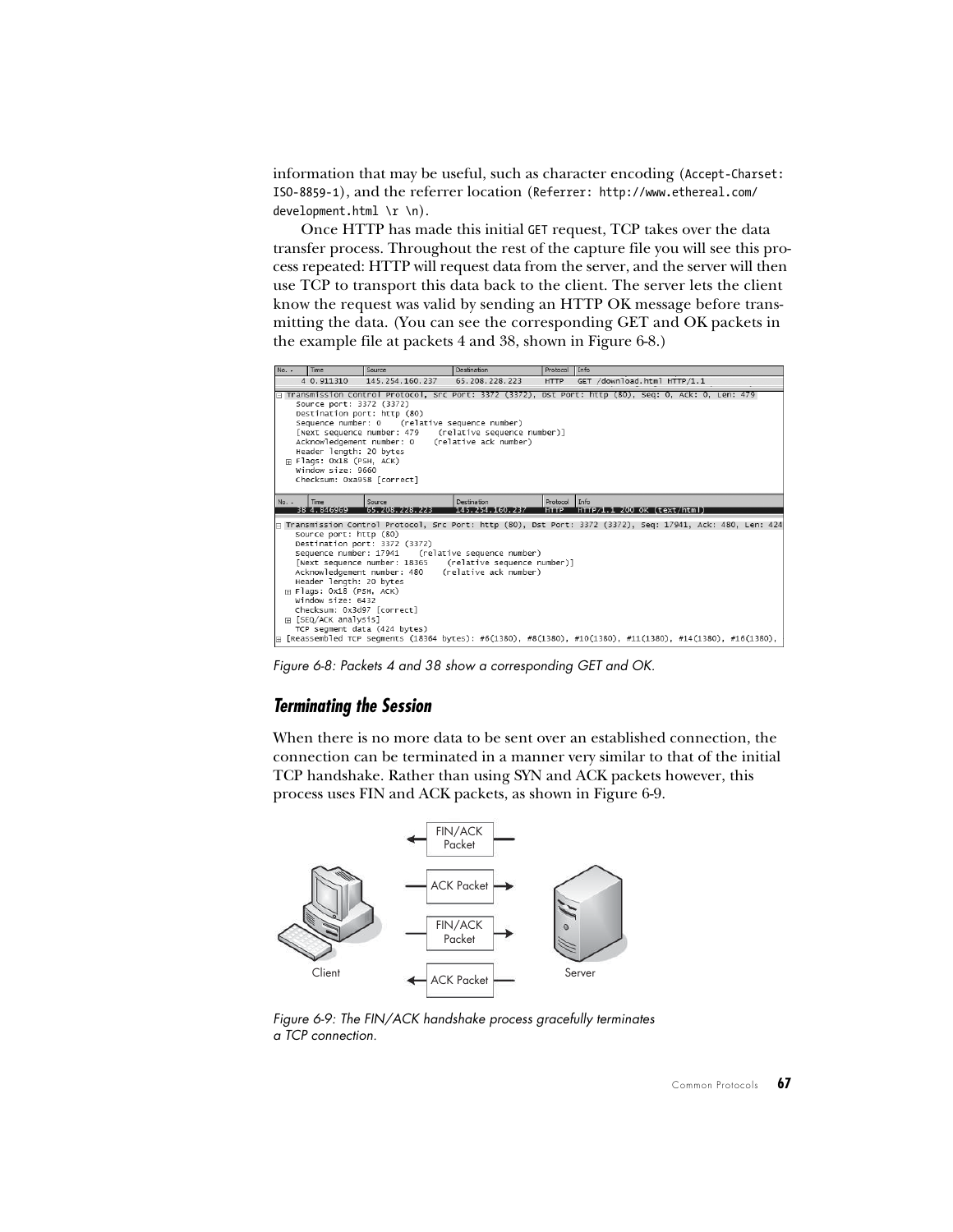When the server finishes transmitting data, it sends a FIN/ACK packet to the client, as shown in Figure 6-10. The FIN packet is designed to gracefully close a connection.

| $\Box$ Transmission Control Protocol, Src Port: http (80), Dst Port: 3372 (3372), Seq: 18365, Ack: 480, Len: 0 |
|----------------------------------------------------------------------------------------------------------------|
| Source port: http (80)                                                                                         |
| Destination port: 3372 (3372)                                                                                  |
| Sequence number: 18365 (relative sequence number)                                                              |
| Acknowledgement number: 480 (relative ack number)                                                              |
| Header length: 20 bytes                                                                                        |
| Flags: 0x11 (FIN, ACK)<br>曱                                                                                    |
| Window size: 6432                                                                                              |
| Checksum: 0x3c64 [correct]                                                                                     |
| ⊞ [SEQ/ACK analysis]                                                                                           |

*Figure 6-10: You can see the details of a FIN/ACK packet in the Packet Details pane.*

The client responds to the FIN packet with an ACK packet that uses the sequence numbers and incrementation rules that it finds in the FIN packet. This closes communication from the server's end of things. While the server can still receive data from the client at this point, it will no longer transmit data.

To complete the process, the client must initiate this same process again with the server. The FIN/ACK process must be initiated and acknowledged by both the client and server.

For example, in packet 40, the server sends a FIN/ACK packet to the client, and the client responds with its ACK packet in packet 41. Following that, the client sends its own FIN/ACK packet to the server, and the server closes the connection with an ACK packet, packet 43, as shown in Figure 6-11.

| $No. -$ | Time | Source                       | Destination     | Protocol Info |                                                         |
|---------|------|------------------------------|-----------------|---------------|---------------------------------------------------------|
|         |      | 40 17.905747 65.208.228.223  | 145.254.160.237 | <b>TCP</b>    | http > 3372 [FIN, ACK] Seg=18365 Ack=480 Win=6432 Len=0 |
|         |      | 41 17.905747 145.254.160.237 | 65.208.228.223  | <b>TCP</b>    | 3372 > http [ACK] Seg=480 Ack=18366 Win=9236 Len=0      |
|         |      | 42 30 063228 145 254 160 237 | 65.208.228.223  | <b>TCP</b>    | 3372 > http [FIN, ACK] Seq=480 Ack=18366 Win=9236 Len=0 |
|         |      | 43 30 393704 65 208 228 223  | 145.254.160.237 | <b>TCP</b>    | http > 3372 [ACK] Seg=18366 Ack=481 Win=6432 Len=0      |

*Figure 6-11: The FIN/ACK process as seen from the Packet List pane*

#### **Domain Name System**



The *Domain Name System (DNS, RFC 1034)* translates one form of address into another—specifically, it translates DNS addresses, such as www.google.com or MARKETING-PC1, into their corresponding IP addresses. Some form of address translation is a requirement, since Layer 3 of the OSI model can only locate a computer if it has its IP address.

DNS translation is a very simple process, and it gets the job done in most cases using only two packets. The first packet is a request to your network's local DNS server that asks, *What is the IP address of www.google.com?* The second packet is the response from that DNS server, saying that www.google.com resides on a server with an IP address of *XX.XX.XX.XXX*.

Let's take a look at DNS in action (see Figure 6-12). Notice in the first packet of the file that a DNS packet from source 192.168.0.114 is requesting the IP address of http://www.chrissanders.org from destination 205.152.37.23. The destination IP address receives the query and responds with packet 2,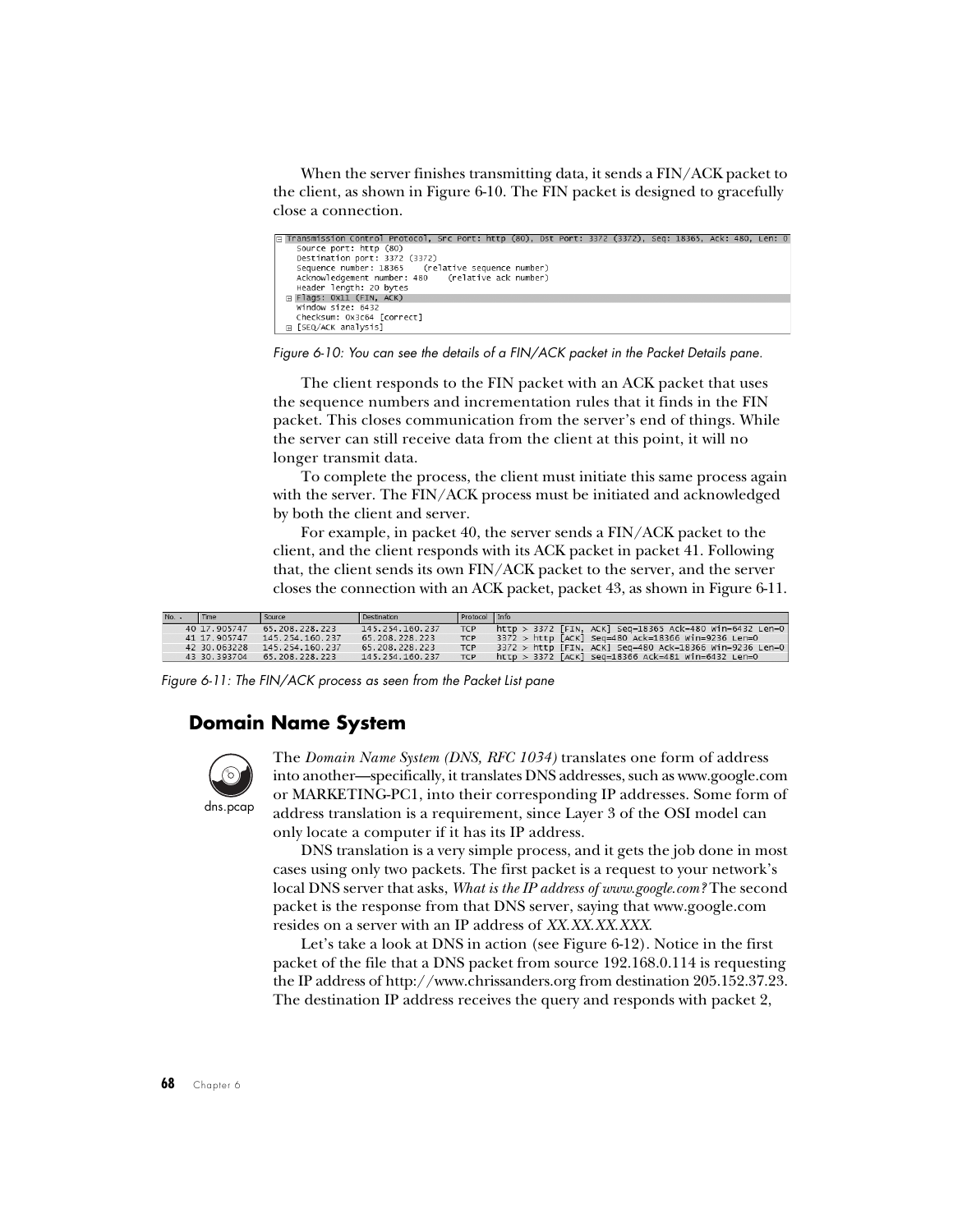which contains the IP address of the requested website, 208.113.140.24. Once this process is complete, Layer 3 can take over and complete its TCP handshake so that data transfer can begin.

| No. | Time     | Source        | <b>Destination</b> | Protocol Info |                                          |
|-----|----------|---------------|--------------------|---------------|------------------------------------------|
|     | 0.000000 | 192.168.0.114 | 205.152.37.23      | <b>DNS</b>    | Standard query A chrissanders.org        |
|     | 0.112121 |               | 192.168.0.114      | <b>DNS</b>    | Standard query response A 208.113.140.24 |

*Figure 6-12: DNS only requires two packets—a request and a response.*

**NOTE** *As you examine the actual sample capture file, you will see several different DNS queries taking place. Often a single web page will invoke a number of queries because the information needs to be retrieved from several servers. Try creating a display filter to show only the DNS traffic and see if you can determine how many different DNS queries take place in this file.* 

# **File Transfer Protocol**



The *File Transfer Protocol (FTP, RFC 959)* is a Layer 7 protocol that is used to transfer data between a server and client. Operating on ports 20 and 21, FTP is one of the most commonly used file transfer utilities. Because FTP is a client/server protocol, all communication in the capture file involves backand-forth traffic between a client computer and a server computer. As with all TCP processes, FTP begins with a standard TCP handshake, as shown with packet 1 and in Figure 6-13 below.

| No. | <b>Time</b> | <sup>1</sup> Source | Destination   | Protocol Info |                                                            |
|-----|-------------|---------------------|---------------|---------------|------------------------------------------------------------|
|     | 1, 0.000000 | 192.168.0.114       | 192.168.0.193 | <b>TCP</b>    | $1137 >$ ftp [SYN] Seq=0 Len=0 MSS=1460                    |
|     | 2 0.002319  | 192.168.0.193       | 192.168.0.114 | <b>TCP</b>    | ftp > 1137 [SYN, ACK] Seq=0 Ack=1 Win=16384 Len=0 MSS=1452 |
|     | 3 0.002338  | 192.168.0.114       | 192.168.0.193 | <b>TCP</b>    | $1137 > ftp$ $[ACK]$ $Seq=1$ $ACK=1$ $Win=17424$ $Len=0$   |

*Figure 6-13: The TCP handshake is prevalent in various communication types.*

Once the handshake process completes, the server sends a welcome message to the client. This message identifies the server as an FTP server and tells the client that the server is ready to accept its login credentials, as shown in Figure 6-14.

| ㅋ File Transfer Protocol (FTP)                  |
|-------------------------------------------------|
| □ 220 Chris Sanders FTP Server\r\n              |
| Response code: Service ready for new user (220) |
| Response arg: Chris Sanders FTP Server          |

*Figure 6-14: The beginning of the FTP communication process*

Through the next several packets, the client sends a username (*csanders*) and a password (*echo*) to the server, and the server acknowledges them (Figure 6-15).

| No. | <b>Time</b> | Source        | Destination   | Protocol Info |                                               |
|-----|-------------|---------------|---------------|---------------|-----------------------------------------------|
|     | 5 0.005259  | 192.168.0.114 | 192.168.0.193 | <b>FTP</b>    | Request: USER csanders                        |
|     | 6 0.006560  | 192.168.0.193 | 192.168.0.114 | <b>FTP</b>    | Response: 331 Password required for csanders. |
|     | 7 0.007647  | 192.168.0.114 | 192.168.0.193 | <b>FTP</b>    | Request: PASS echo                            |
|     | 8 0.009936  | 192.168.0.193 | 192.168.0.114 | <b>FTP</b>    | Response: 230 User csanders logged in.        |

*Figure 6-15: The username and password of the FTP user being transmitted to the server*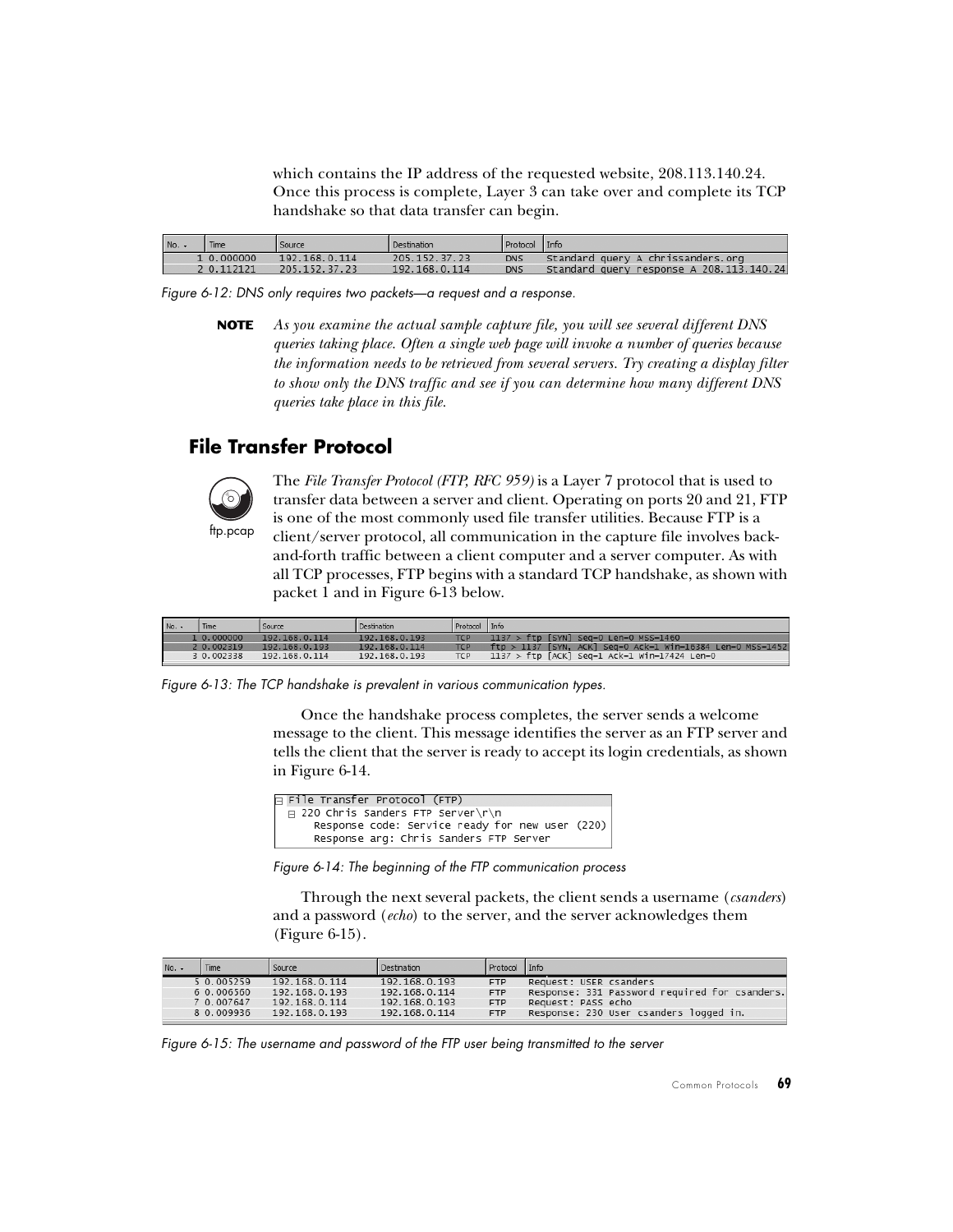This communication is summed up nicely in the Info column of the Packet List pane, though that window only gives a very brief summary of the packet contents. If you want to dig a little deeper, you can expand the FTP section in the Packet Details pane.

Notice that encryption is not used in our example, so the FTP password can be seen clearly in the capture file in packet 7 (Figure 6-16).

```
⊞ Frame 7 (65 b∨tes on wire. 65 b∨tes captured)
Ethernet II, Src: HonHaiPr_6e:8b:24 (00:16:ce:6e:8b:24), Dst: AsustekC_40:76:ef (00:15:f2:40:76:ef)
⊞ Internet Protocol, Src: 192.168.0.114 (192.168.0.114), Dst: 192.168.0.193 (192.168.0.193)
\boxplus Transmission Control Protocol, Src Port: 1137 (1137), Dst Port: ftp (21), Seq: 16, Ack: 68, Len: 11
⊟ File Transfer Protocol (FTP)
 □ PASS echo\r\n
      Request command: PASS
      Request arg: echo
```
*Figure 6-16: The password of the user* csanders *can be seen clearly in this packet.*

A connecting client uses a list of commands to interact with an FTP server. These range from viewing the contents of a directory, traversing a directory, downloading or deleting a file, and so on. (For a complete list of the available commands visible in an FTP packet, see RFC 959.) Let's look at a few FTP commands used in our example file, beginning with packet 15, shown in Figure 6-17.



*Figure 6-17: Packet 15 shows the PWD command being issued to the server.*

#### *CWD Command*

As you can see, packet 15 shows a CWD command being sent from the client to the server. CWD stands for *change working directory*, and this command is invoked every time you tell an FTP client to move to a different directory on the server.

Notice in this example that the CWD command includes requests to change the working directory to */*, which is the root directory of the FTP server. When you first log into an FTP server, the CWD command is issued to change to the root directory, */*. Once the server receives this CWD command, it changes to the root directory and tells the client that */* is now the current working directory.

#### *SIZE Command*

The next command is the SIZE command, shown in Figure 6-18. This command reports the size (in bytes) of a particular file, and it is always sent with a filename.

⊟ File Transfer Protocol (FTP) ⊟ SIZE Music.mp3\r\n Request command: SIZE Request arg: Music.mp3

*Figure 6-18: The SIZE command being sent to the server*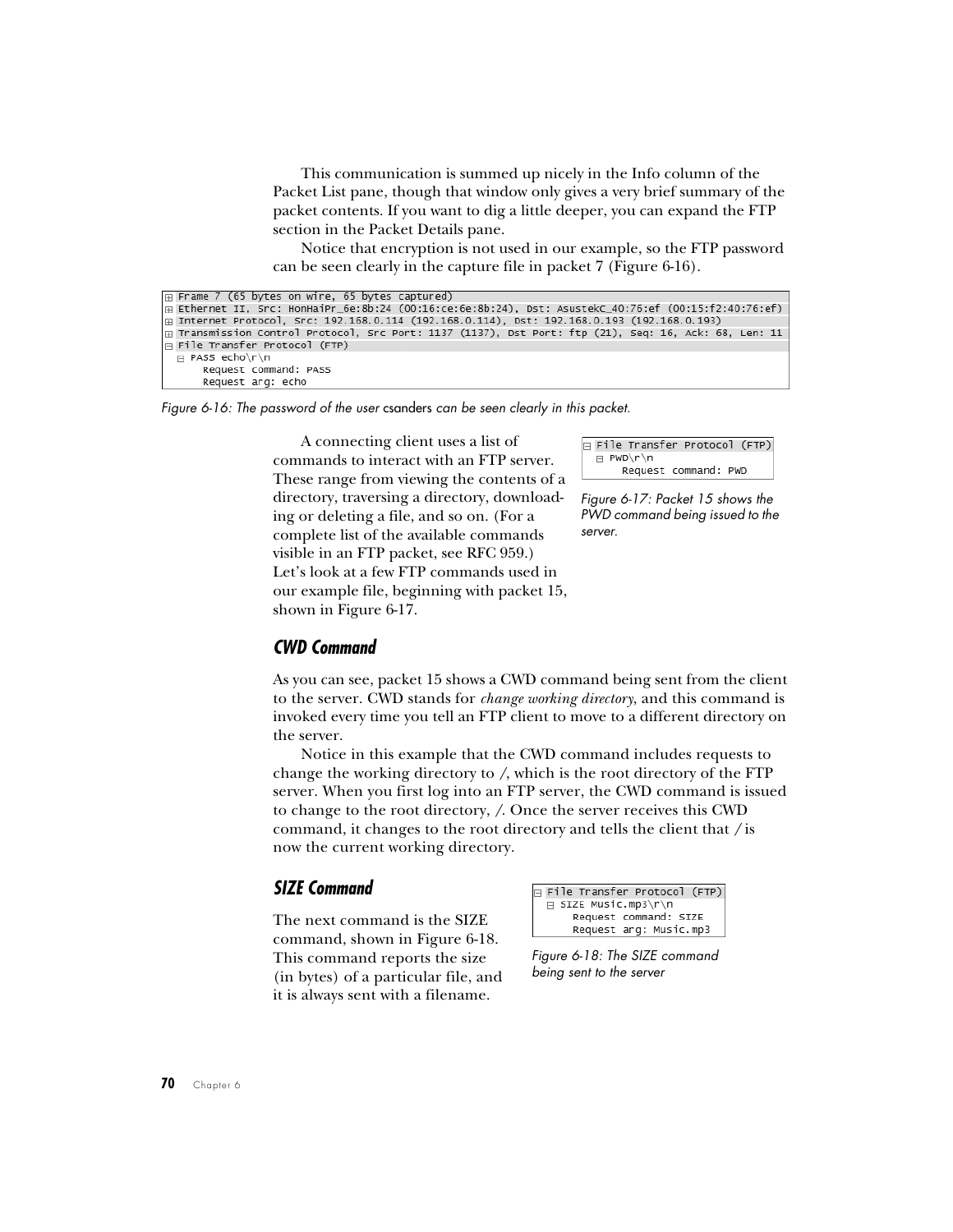Notice in packet 25 that the client sends the SIZE command to the server to request the size of the file Music.mp3. Packet 26 (Figure 6-19) shows the server's response, which is the file size of 4,980,924 bytes.

#### *RETR Command*

The RETR (retrieve) command, shown in Figure 6-20, is used by the client to request the download of a file from the server. In packet 32, the client sends

| ∃ File Transfer Protocol (FTP)   |  |
|----------------------------------|--|
| $\Box$ 213 4980924\r\n           |  |
| Response code: File status (213) |  |
| Response arg: 4980924            |  |

*Figure 6-19: The packet returned from the issued SIZE command*

| $\boxminus$ File Transfer Protocol (FTP) |
|------------------------------------------|
| <b>⊟ RETR Music.mp3\r\n</b>              |
| Request command: RETR                    |
| Request arg: Music.mp3                   |

*Figure 6-20: The RETR command is used to download a file from the FTP server.* 

the RETR command to the server, requesting download of the file Music.mp3. Once the server gets this request, it begins sending the data to the client.

**NOTE** *The packets labeled FTP-DATA are ones containing a file that is being downloaded from or uploaded to the server.* 

#### **Telnet Protocol**



The *telnet protocol* (RFC 854) is an unsecured, text-based way for a server and client to communicate. It is often used to remotely administer servers, switches, routers, and other network hardware devices.

In this capture file you will see an example of a client computer  $(192.168.0.2)$  connecting to a telnet server  $(192.168.0.1)$ . As you begin to step through the data being transmitted, notice that everything is sent in clear text. For this reason, the telnet protocol should not be used to transmit sensitive data.

**NOTE** *You can be more secure by forgoing telnet and using SSH instead.* 

What type of communication is occurring in this exchange between server and client? Starting at the top, we can immediately draw several conclusions. The first several packets confirm that we are definitely seeing telnet traffic, because telnet-specific settings are being communicated between these two devices, as shown in Figure 6-21.

| Telnet |                                         |
|--------|-----------------------------------------|
|        | Command: Will Suppress Go Ahead         |
|        | Command: Do Terminal Type               |
|        | Command: Do Negotiate About Window Size |
|        | Command: Do Terminal Speed              |
|        | Command: Do Remote Flow Control         |
|        | Command: Do Linemode                    |
|        | ⊞ Suboption Begin: Linemode             |
|        | Command: Suboption End                  |

*Figure 6-21: The first packets of the capture file are telnet packets between server and client.*

Each telnet session uses several unique options to specify communication rates and data transfer modes, which must be synchronized between client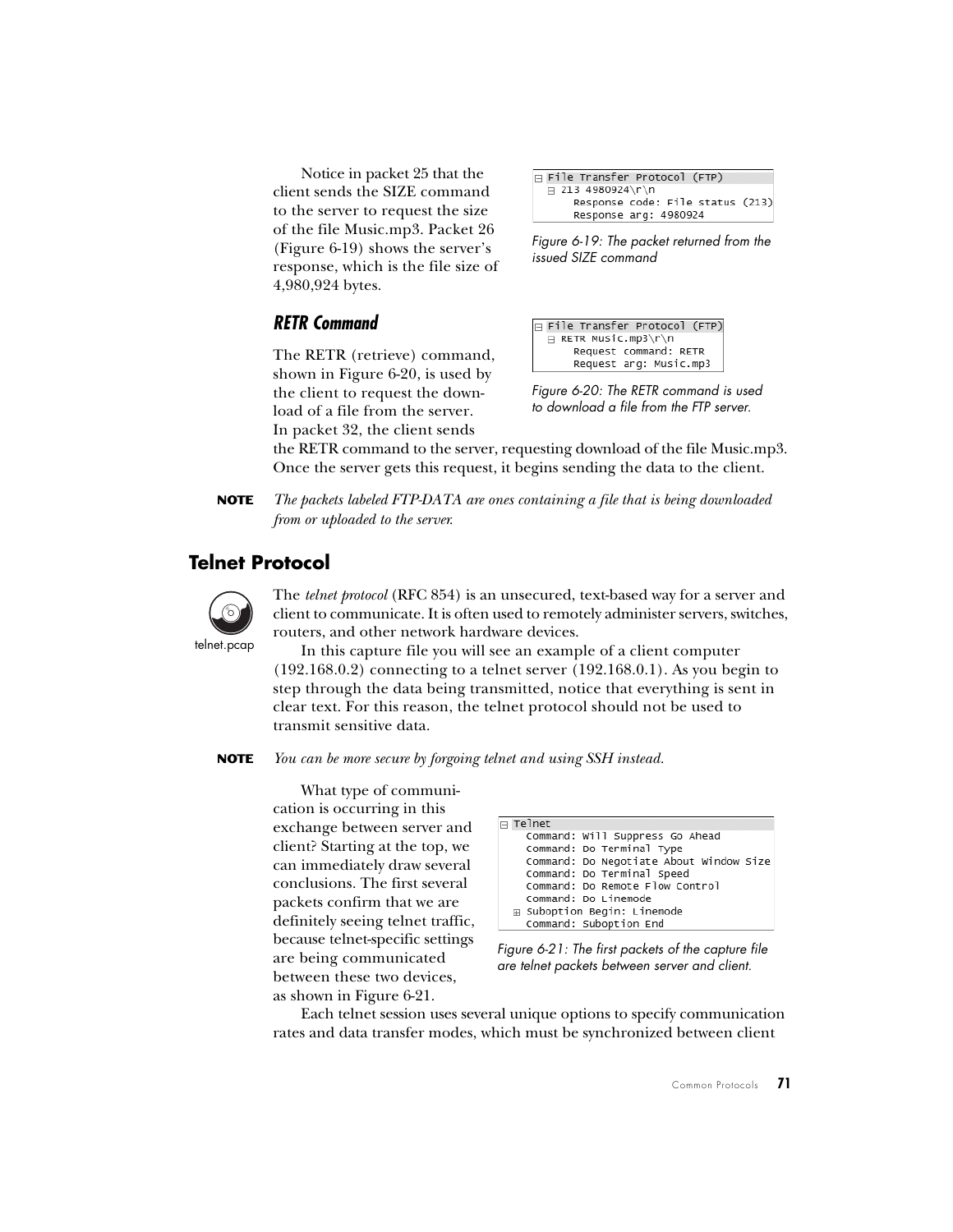and server before communication can begin. These options account for the first 30 or so packets in the sample capture file.

The first interesting packet is number 27, which identifies the server as an OpenBSD server. Packet 29 presents a login prompt to the client, and in packet 31 you can see that the username *fake* is sent back to the server. Packet 36 requests a password from the client, which is answered in packet 38 with the password *user*, which is shown in Figure 6-22. You can now see just how insecure telnet is. This username and password combination could very well be the administrative password to one of the most important servers on your network, and it would still be shown in clear text that is readable by anyone with a packet sniffer and little bit of knowledge.



*Figure 6-22: A password transmitted via telnet can be seen as clear as day.*

The rest of the capture file shows the client using the established telnet session to ping several websites. You can observe this data and exactly how it is transferred by looking at the telnet section in the Packet Details pane.

# **MSN Messenger Service**



You may find that you need to analyze the traffic of an instant message conversation for several reasons. We explored one possible scenario in Chapter 5 when we suspected an employee of giving away company financial information over messenger software. There are several popular instant messaging applications, and while each one utilizes its own protocol, there are certain similarities in each. Here we'll focus specifically on traffic from the MSN Messenger Service (MSNMS). Let's see if we can't catch some employees in the act.

**NOTE** *Some organizations have policies that prevent the use of messaging software, and if so, even seeing the MSNMS protocol in a capture file can set off alarms.* 

The capture file begins like any TCP communication—with a simple handshake between two clients, as shown in Figure 6-23.

| $No.$ . | Time       | Source        | Destination   | Protocol Info |                                                               |
|---------|------------|---------------|---------------|---------------|---------------------------------------------------------------|
|         | 1 0.000000 | 192.168.0.114 | 207.46.26.167 | <b>TCP</b>    | $3331 > 1863$ [SYN] Sea=0 Len=0 MSS=1460                      |
|         | 2 0.098754 | 207.46.26.167 | 192.168.0.114 | <b>TCP</b>    | $1863 > 3331$ [SYN, ACK] Seq=0 Ack=1 Win=16384 Len=0 MSS=1452 |
|         | 3 0.098792 | 192.168.0.114 | 207.46.26.167 | <b>TCP</b>    | $3331 > 1863$ [ACK] Seg=1 Ack=1 Win=17424 Len=0               |

*Figure 6-23: The TCP handshake begins the communication process.*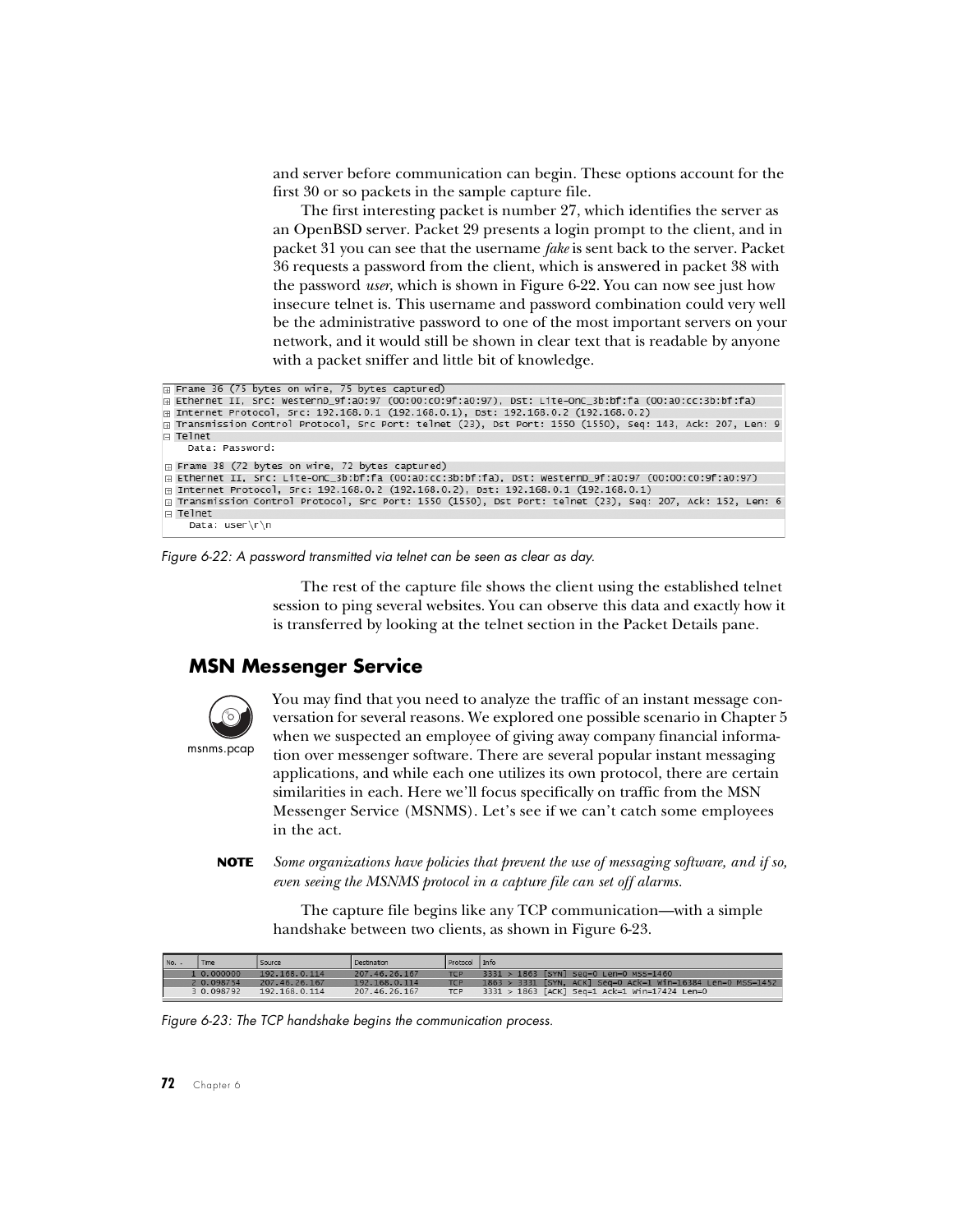Following this handshake, the first MSNMS packet is sent from 192.168.0.114 to a server residing outside of your local network (Figure 6-24).

| No. |           |               | ınatıor       | Protocol     | Info                                                       |
|-----|-----------|---------------|---------------|--------------|------------------------------------------------------------|
|     | 10.098991 | 192.168.0.114 | 207.46.26.167 | <b>MSNMS</b> | USR 93 tesla_brian@hotmail.com 1835953129.20013021.2623242 |

*Figure 6-24: This packet shows a client inside our network communicating with a server from the outside world.*

This packet is being sent from a computer on your network to a remote Microsoft server in order to establish a handshake that prepares for communication. These initial packets are marked as USR packets, as seen under the MSNMS section of the packet in the Packet Details pane. You can seen the email address of the person initiating the conversation (tesla\_brian@hotmail.com) in these initial packets (Figure 6-25).

A MSN Messenger Service USR 93 OK tesla\_brian@hotmail.com Brian\r\n

*Figure 6-25: The user tesla\_brian@hotmail.com appears to be initiating a conversation, as seen in the packet details of packet 5.*

The next two packets are marked CAL packets, as shown in Figure 6-26. CAL packets are sent from the computer inside your network to an MSN server in order to establish communication with another MSNMS user.

| No. - | 'ime                     | Source                         | Destination                    | Protocol Info |                                                                          |
|-------|--------------------------|--------------------------------|--------------------------------|---------------|--------------------------------------------------------------------------|
|       | 6 0.199942<br>7 0.300257 | 192.168.0.114<br>207.46.26.167 | 207.46.26.167<br>192.168.0.114 |               | MSNMS CAL 94 tesla thomas@hotmail.com<br>MSNMS CAL 94 RINGING 1835953129 |

*Figure 6-26: CAL packets are used here to establish communication between MSNMS users.*

As you can see in packet 7, the corresponding MSNMS user has the email address *tesla\_thomas@hotmail.com* (Figure 6-27).

| $\boxplus$ Frame 6 (87 bytes on wire, 87 bytes captured)                                                  |  |
|-----------------------------------------------------------------------------------------------------------|--|
| FFI Ethernet II, Src: HonHaiPr_6e:8b:24 (00:16:ce:6e:8b:24), Dst: D-Link_21:99:4c (00:05:5d:21:99:4c)     |  |
| (⊞ Internet Protocol, Src: 192.168.0.114 (192.168.0.114), Dst: 207.46.26.167 (207.46.26.167)              |  |
| FF Transmission Control Protocol, Src Port: 3331 (3331), Dst Port: 1863 (1863), Seq: 61, Ack: 42, Len: 33 |  |
| A MSN Messenger Service                                                                                   |  |
| CAL 94 tesla thomas@hotmail.com\r\n                                                                       |  |

*Figure 6-27: This CAL packet lets us see the email address of the user initiating communication.*

The server now acknowledges that it has received CAL packet 7 in packet 8 (Figure 6-28).

| No. | Time       | Source        | <b>Destination</b> | Protocol | l Info                                          |
|-----|------------|---------------|--------------------|----------|-------------------------------------------------|
|     | 0.300257   | 207.46.26.167 | 192.168.0.114      |          | MSNMS CAL 94 RINGING 1835953129                 |
|     | 8 0.442314 | 192.168.0.114 | 207.46.26.167      | TCP      | 3331 > 1863 [ACK] Seg=94 Ack=69 Win=17356 Len=0 |

*Figure 6-28: Packet 8 shows acknowledgment of packet 7.*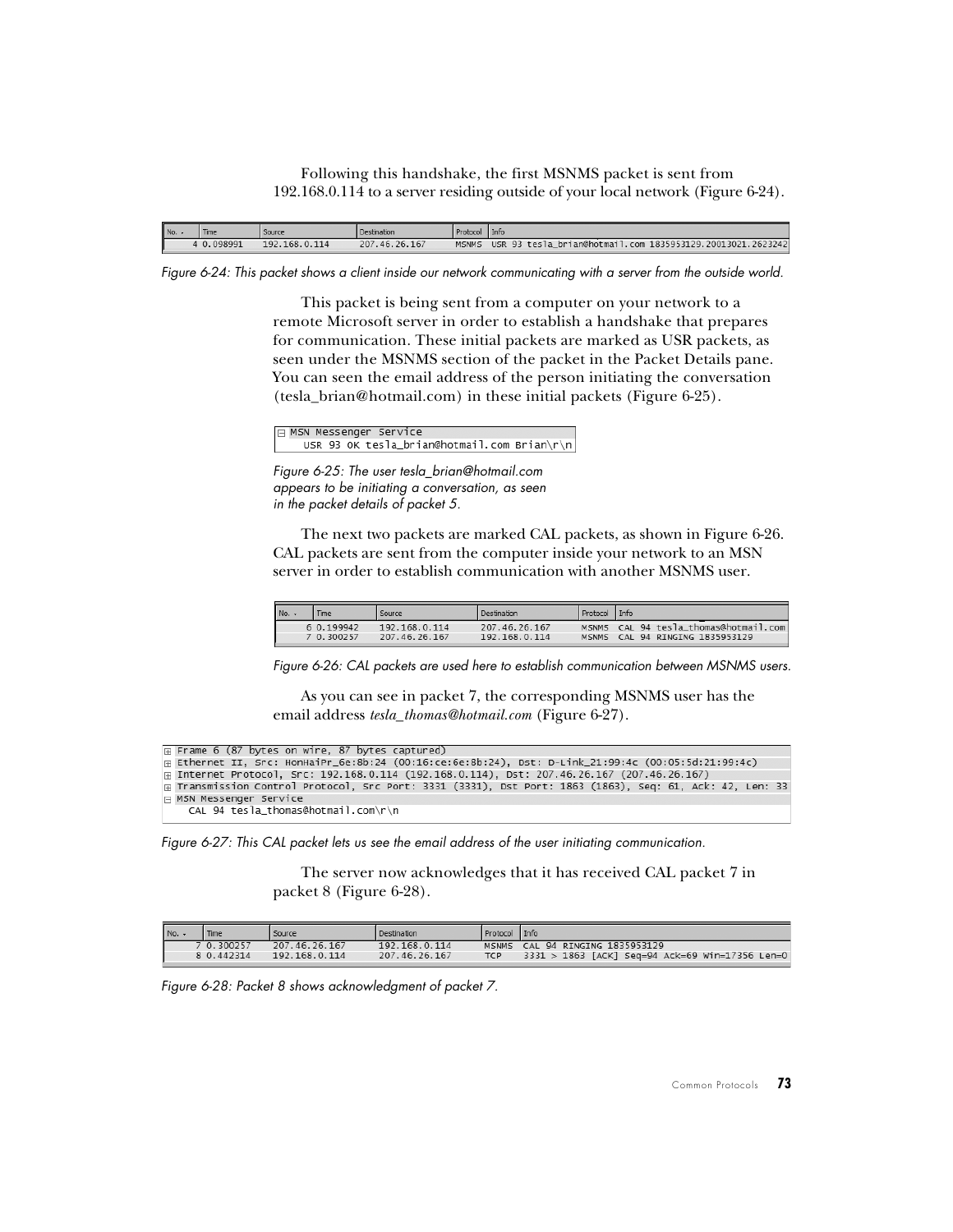Packet 9 is the last packet to be sent to fully establish communication. As shown in Figure 6-29, packet 9 is a JOI packet sent from the remote MSN servers, indicating that the other member of the party (tesla\_thomas@ hotmail.com, in this case) has successfully joined a session and can establish communication.

| No. |            | Source            | Destination   | Protocol     | l Info                                         |
|-----|------------|-------------------|---------------|--------------|------------------------------------------------|
|     | 9 0.510484 | .46.26.167<br>207 | 192.168.0.114 | <b>MSNMS</b> | JOI tesla_thomas@hotmail.com_Thomas_1616756780 |

*Figure 6-29: Packet 9 is a JOI packet indicating that the users are now sharing a session.*

The balance of the capture file contains only MSG packets, which are simply messages sent from one endpoint to another—in this case between Brian and Thomas.

The first thing that probably comes to mind when you think of this concept is, *Can I really see what they are saying?!* Well, as scary as it is, the answer is yes. Everything. By simply right-clicking one of the MSG packets and selecting **Follow TCP Stream** (as you learned to do in Chapter 5) you can see the full conversation between Brian and Thomas (Figure 6-30). This might make you be a little more careful about what you say in instant messenger conversations while on the job!

| <b>Follow TCP Stream</b>                                                                                                                                                                            | $  D  \times  $  |
|-----------------------------------------------------------------------------------------------------------------------------------------------------------------------------------------------------|------------------|
| Stream Content<br>Hev man. whats up?MSG 97 U 96                                                                                                                                                     | $\blacktriangle$ |
| MTMF-Version: 1.0<br>Content-Type: text/x-msmsgscontrol<br>TypingUser: tesla_brian@hotmail.com                                                                                                      |                  |
| MSG 98 U 96<br>MIME-Version: 1.0<br>Content-Type: text/x-msmsgscontrol<br>TypingUser: tesla_brian@hotmail.com                                                                                       |                  |
| MSG 99 N 178<br>MIME-Version: 1.0<br>Content-Type: text/plain; charset=UTF-8<br>X-MMS-IM-Format: FN=MS%20Shell%20Dlg: EF=: CO=0: CS=0: PF=0                                                         |                  |
| Not much, did you hear about the new IT guy they hired?MSG tesla_thomas@hotmail.com<br>Thomas 97<br>MIME-Version: 1.0<br>Content-Type: text/x-msmsgscontrol<br>TypingUser: tesla_thomas@hotmail.com |                  |
| MSG tesla thomas@hotmail.com Thomas 156<br>MIME-Version: 1.0<br>Content-Type: text/plain; charset=UTF-8<br>X-MMS-IM-Format: FN=MS%20Shell%20Dlq; EF=; CO=0; CS=0; PF=0                              |                  |
| ohh yea, i hear he is a real jerkmsG 100 U 96<br>MIME-Version: 1.0<br>Content-Type: text/x-msmsgscontrol<br>TypingUser: tesla brian@hotmail.com                                                     | $\blacksquare$   |
| ▼ © ASCII O EBCDIC O Hex Dump O C Arrays O Raw<br>Save As Print Entire conversation (3023 bytes)                                                                                                    |                  |
| Filter Out This Stream<br>Close                                                                                                                                                                     |                  |

*Figure 6-30: We'll see who's a jerk! You're fired!*